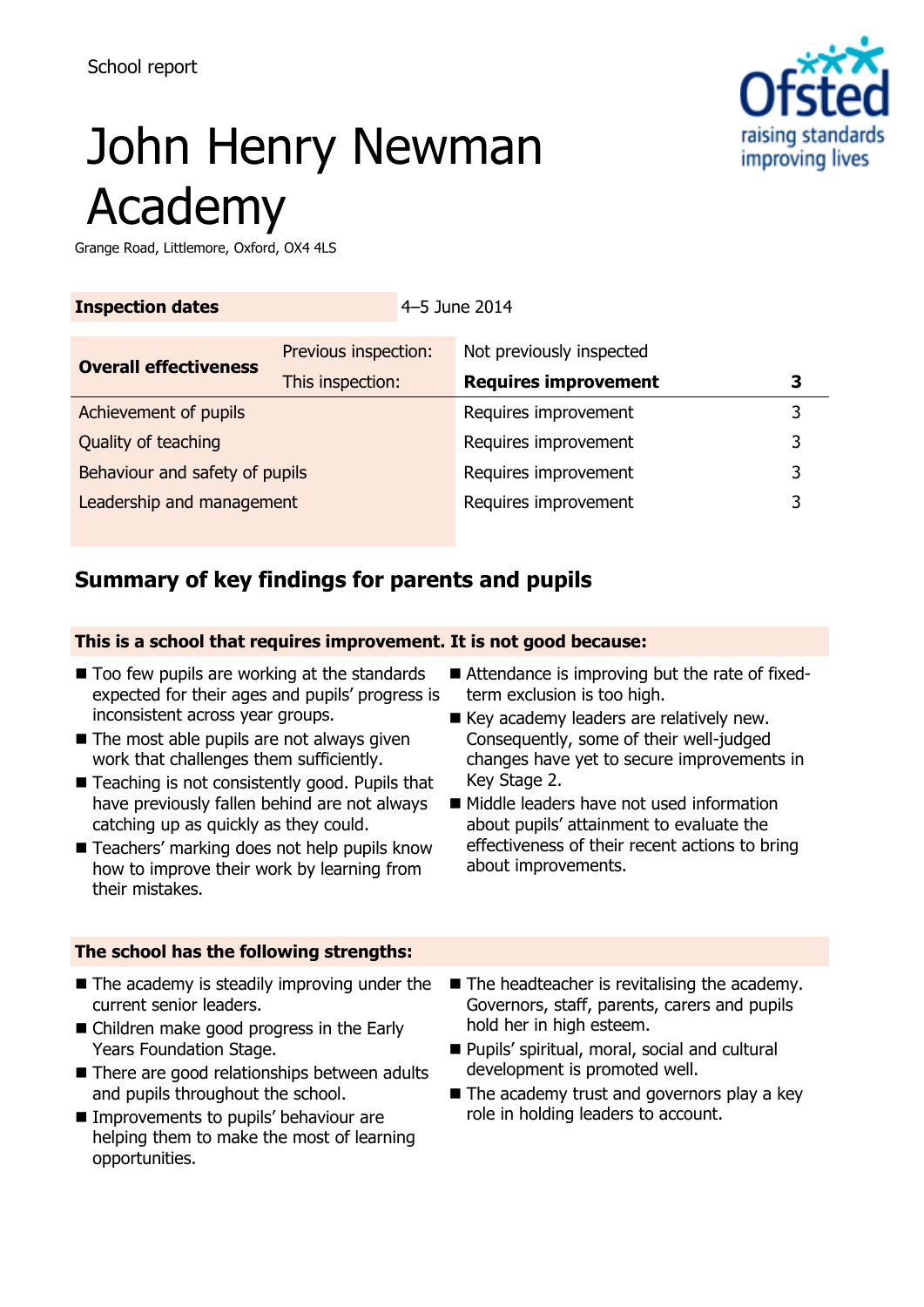## **Information about this inspection**

- Inspectors observed 15 lessons, eight of which were observed jointly with senior leaders. Inspectors also observed an assembly, heard pupils reading and discussed their reading progress with them. Meetings were held with two groups of pupils.
- Meetings were held with the Principal, senior leaders, other staff with significant responsibilities and representatives of the governing body and Oxfordshire Diocesan Schools Trust (ODST).
- The inspectors took account of 12 responses to Parent View, the online questionnaire for parents and carers, one letter received from a parent or carer during the inspection and responses to the staff questionnaire.
- A range of documentation was examined, including the academy's self-evaluation documents and improvement plan, records relating to safeguarding, behaviour and attendance, academy policies, and records of checks made by academy leaders on the quality of teaching.
- Inspectors looked at pupils' books, displays of pupils' work and the academy's assessments of the progress made by pupils.
- Inspectors also examined the academy's arrangements for spending the additional sports and pupil premium funding.

# **Inspection team**

| Elizabeth Farr, Lead inspector | Her Majesty's Inspector     |
|--------------------------------|-----------------------------|
| Lesley Farmer                  | Her Majesty's Inspector     |
| David Beddard                  | <b>Additional Inspector</b> |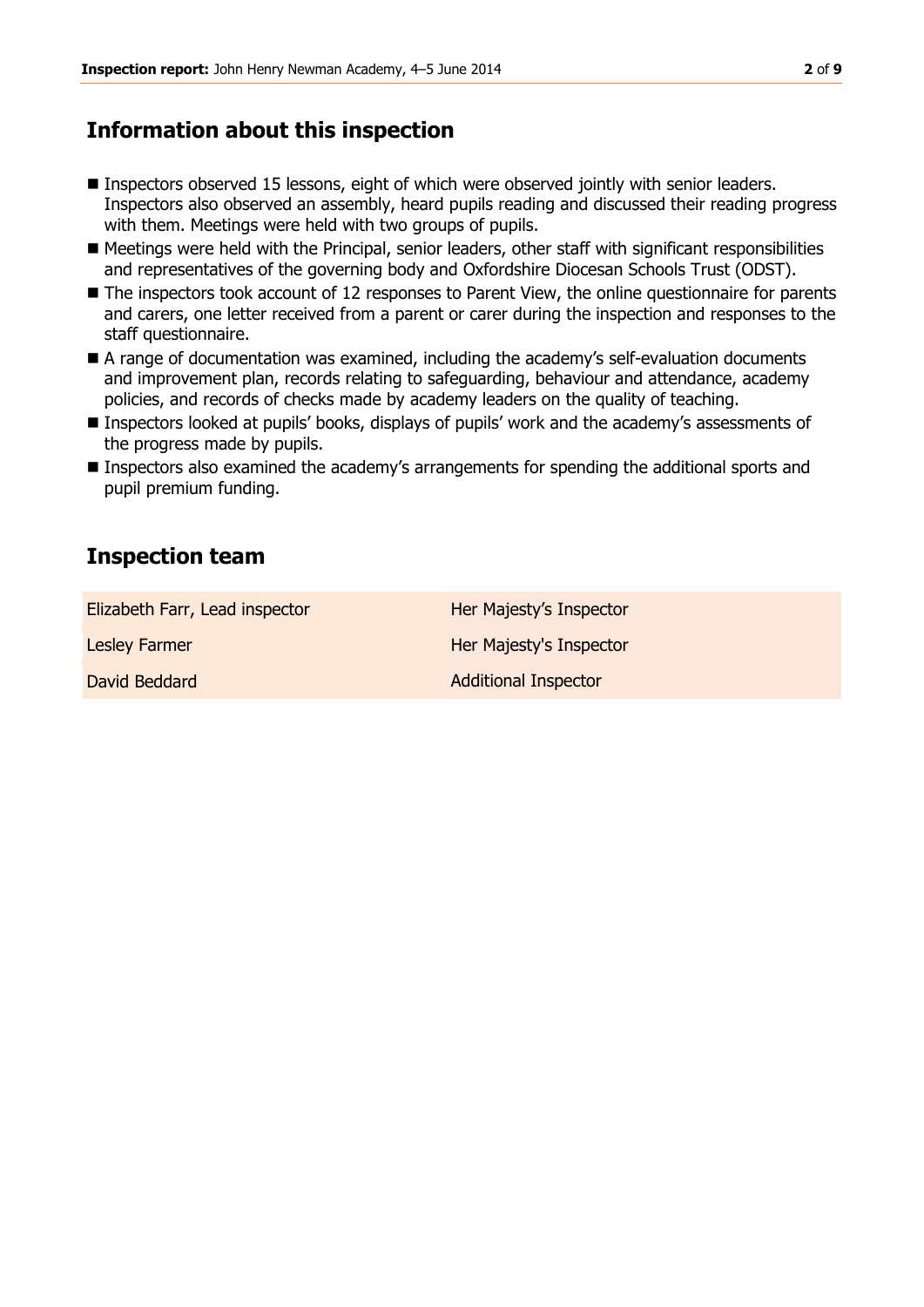# **Full report**

# **Information about this school**

- John Henry Newman Academy is much larger than the average-sized primary school. The academy has a 39-place Nursery.
- The school opened as an academy in September 2012.
- The proportion of pupils who are known to be eligible for free school meals, for whom the academy receives additional funding (pupil premium), is above average.
- Most pupils are of White British heritage. The proportion of pupils from minority ethnic backgrounds is well above average, as is the proportion of pupils who speak English as an additional language.
- The proportion of disabled pupils and those with special educational needs supported through school action is above average. The proportion supported through school action plus or with a statement of special educational needs is also above average.
- The recently appointed Principal took up post in September 2013.
- The school meets the government's current floor standards, which set the minimum expectations for pupils' attainment and progress.

# **What does the school need to do to improve further?**

- Improve the quality of teaching so that pupils of different abilities in Key Stages 1 and 2 achieve well and reach the standards they should by ensuring that:
	- $-$  teachers' expectations of what pupils can achieve are consistently high for all pupils
	- when teachers plan their lessons, they include tasks and activities that will challenge pupils of all abilities, especially the most able
	- teachers' skills in the teaching of writing are developed further, so that pupils' presentation of their work, including handwriting, improves swiftly
	- pupils, especially those with special educational needs, have more opportunities to read
	- marking and feedback give pupils regular opportunities to correct mistakes and provide opportunities for them to respond to comments.
- Ensure the recent reduction in fixed-term exclusion is maintained.
- Strengthen the effectiveness of leaders and managers by ensuring that:
	- the impact of leaders' work is linked to pupils' achievement and properly evaluated
	- $-$  opportunities are created for leaders at all levels to learn from the best practice within the academy chain
	- $-$  the training programme for teachers and middle leaders is tailored to their individual needs
	- governors meaningfully evaluate the impact of additional funding on pupils' attainment.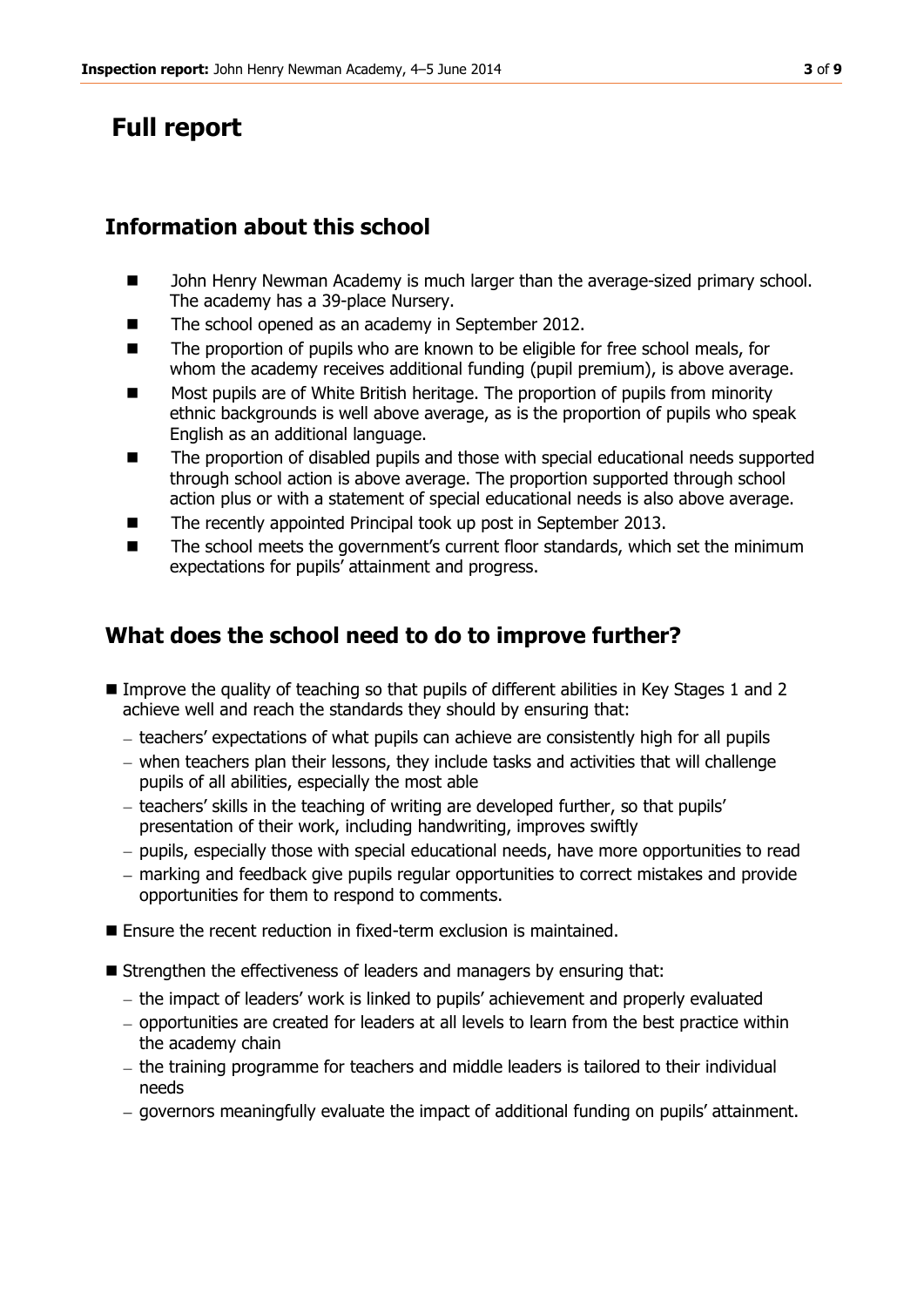# **Inspection judgements**

#### **The achievement of pupils requires improvement**

- Achievement over time requires improvement because standards in reading, writing and mathematics are not high enough. Too few pupils reach average or above average standards of attainment. Better teaching is leading to improved progress but this is not yet rapid enough to overcome previous underachievement.
- In some year groups, progress in writing is slower than in reading and mathematics. In these year groups, pupils are not catching up quickly enough.
- Children enter the Nursery and Reception with skills and experiences below the levels typical for their age. They make good progress throughout the Early Years Foundation Stage and start Year 1 with skills that are expected for their age. This is because activities are carefully planned and well matched to the abilities of the children.
- Pupils' abilities to read and spell using the sounds that letters make (phonics) are below the levels expected for their ages. There have been some recent improvements in the teaching of phonics but these have been too recent to enable pupils to catch up fully.
- Some of the most able pupils do not always achieve as well as they should because the work they are given is not sufficiently demanding, especially in writing. In conversations with inspectors, some pupils described their tasks as being too easy.
- The progress made by disabled pupils and those who have special educational needs is variable. Teachers are aware of their needs and their progress is monitored closely. Some of these pupils progress well because they are ably supported in lessons by additional adults who skilfully question them, helping them to think through their learning. However, this is not consistently the case. Where skills are less secure, for example in reading, pupils are not provided with regular opportunities to read and discuss books.
- **Pupils with English as an additional language and pupils from minority ethnic backgrounds are** making good gains in their learning and better than in the past. This is because teachers provide well-targeted support that is tailored to their specific needs.
- **Pupils known to be eligible for free school meals in Year 6 in 2013 were two terms behind in** reading and mathematics and three terms behind in writing. The gap in reading and writing has reduced marginally in the current year. However, the gap in mathematics has increased and pupils are now on average three terms behind. Historically, not enough has been done to help these pupils catch up with their classmates. Leaders have recently introduced ways to help pupils make better progress, but it is too early to see the full impact of these revised methods.

#### **The quality of teaching requires improvement**

- Teaching requires improvement because not enough has been good or better over time. Expectations have not been, and are still not, high enough in some classes. As a result, progress has not been consistently good as pupils move through the school.
- $\blacksquare$  Not all teaching is sufficiently motivating and appropriately challenging. Teachers do not always use information about what pupils already know in order to meet their differing needs accurately. For some pupils the work they are given is occasionally too hard. For others, including the most able, it is too easy and does not extend their learning.
- The teaching of writing requires improvement as too often pupils' work is presented poorly. Handwriting skills are not improving over time.
- $\blacksquare$  The quality of relationships between adults and pupils is a consistently strong feature of lessons.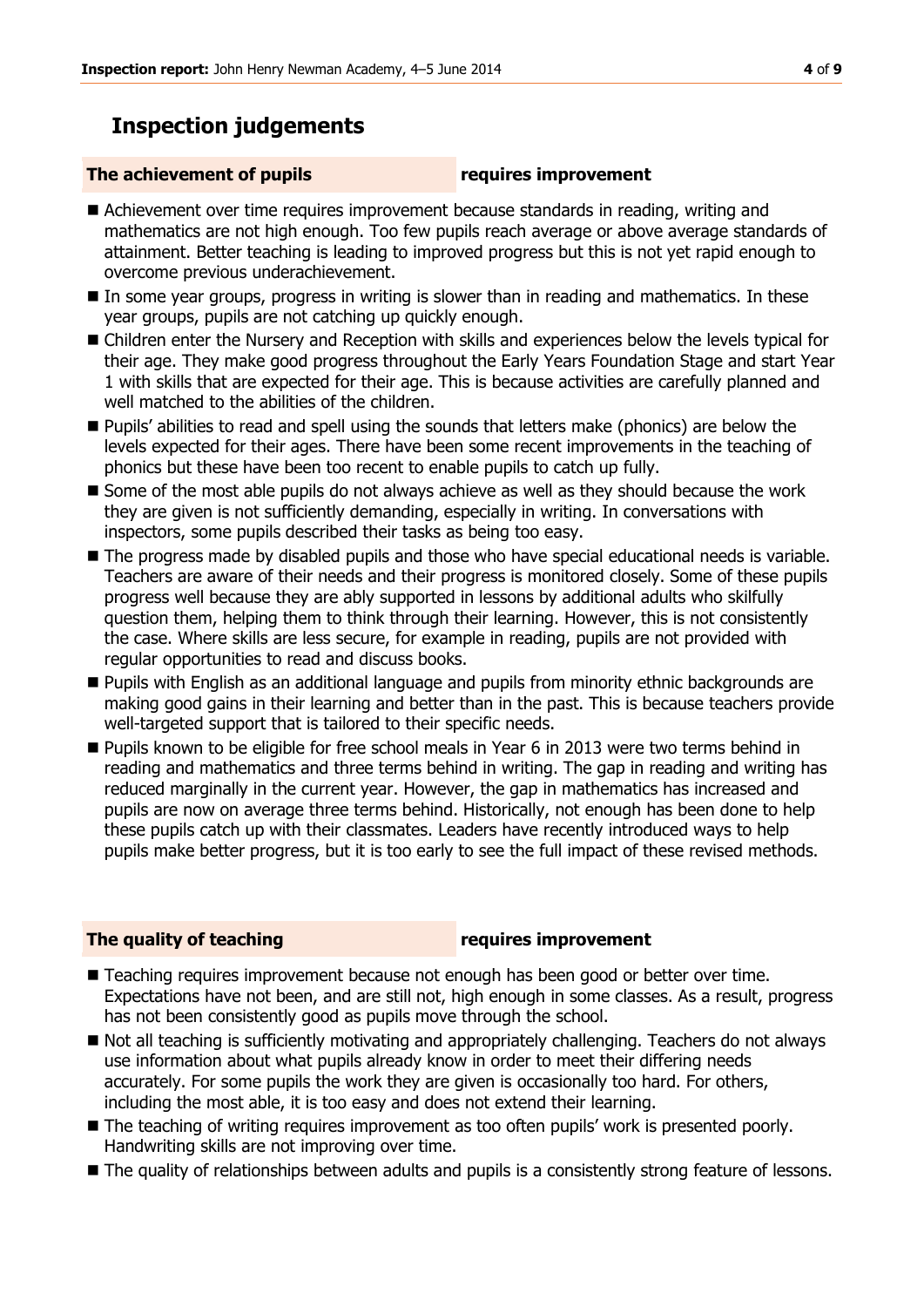As a result, there is a calm and purposeful atmosphere throughout the school. Pupils usually show good levels of concentration and they ask and answer questions confidently.

- Teaching assistants often make a positive contribution which improves the quality of learning for targeted pupils, such as those with special educational needs. Teaching assistants are generally competent at modelling tasks so that these pupils are able to achieve success in small steps. This helps learners make progress.
- Marking is regular and includes targets to help pupils understand how to improve their work. However, it is not good enough overall to promote rapid progress. In some instances, particularly in literacy, basic errors, such as spelling mistakes, are not corrected regularly. Although some teachers ask pupils to respond in books to their learning or marking, this is underdeveloped. Some pupils only respond briefly with comments like 'OK' so the impact is lost.
- Most parents and carers who responded to the online questionnaire felt their children were taught well. While teaching is not yet good, these views support inspection evidence that it is improving.

#### **The behaviour and safety of pupils require improvement**

- The behaviour of pupils requires improvement. Although pupils behave well in classes and around the school, this is a relatively recent improvement. In the past there have been an above average number of fixed-term exclusions. Although the number has fallen markedly in the last few months, the rate of exclusion remains too high.
- **Inspectors found that behaviour in lessons is usually good because pupils are eager to learn.** However, when work is too easy, pupils become restless and lose concentration. This can be distracting to others.
- **Leaders have introduced a new behaviour system. Pupils understand this clearly, and are very** familiar with the rewards and sanctions. Pupils say that behaviour has improved, both in the classrooms and on the playground.
- The school's work to keep pupils safe and secure is good. Pupils are confident that the adults in school will take good care of them. Pupils believe that behaviour has improved since the new Principal took charge and introduced 'better rules'. They feel safe in the school and are confident that if they have any concerns they can approach an adult who will help them 'sort things out'.
- **Pupils have a good understanding of different types of bullying including the effects of cyber** bullying. They say that bullying does not usually happen. Leaders do not tolerate discrimination. The very few and isolated racist incidents have been dealt with swiftly and appropriately by staff.
- Leaders have improved the ways in which they record incidents of poor behaviour and are able to demonstrate that there are now significantly reduced incidents of disruptive behaviour. Although more incidents are recorded than in previous years, this is because expectations of pupils' behaviour have correctly risen, leading to even minor misdemeanours being dealt with and recorded more routinely.
- Attendance has improved over recent terms, and for the vast majority of pupils it is now good. Persistent absence has reduced and more pupils are attending regularly. However, there are still small numbers who have poor attendance or poor punctuality.

#### **The leadership and management require improvement**

**Leadership and management require improvement because many leaders are relatively new and**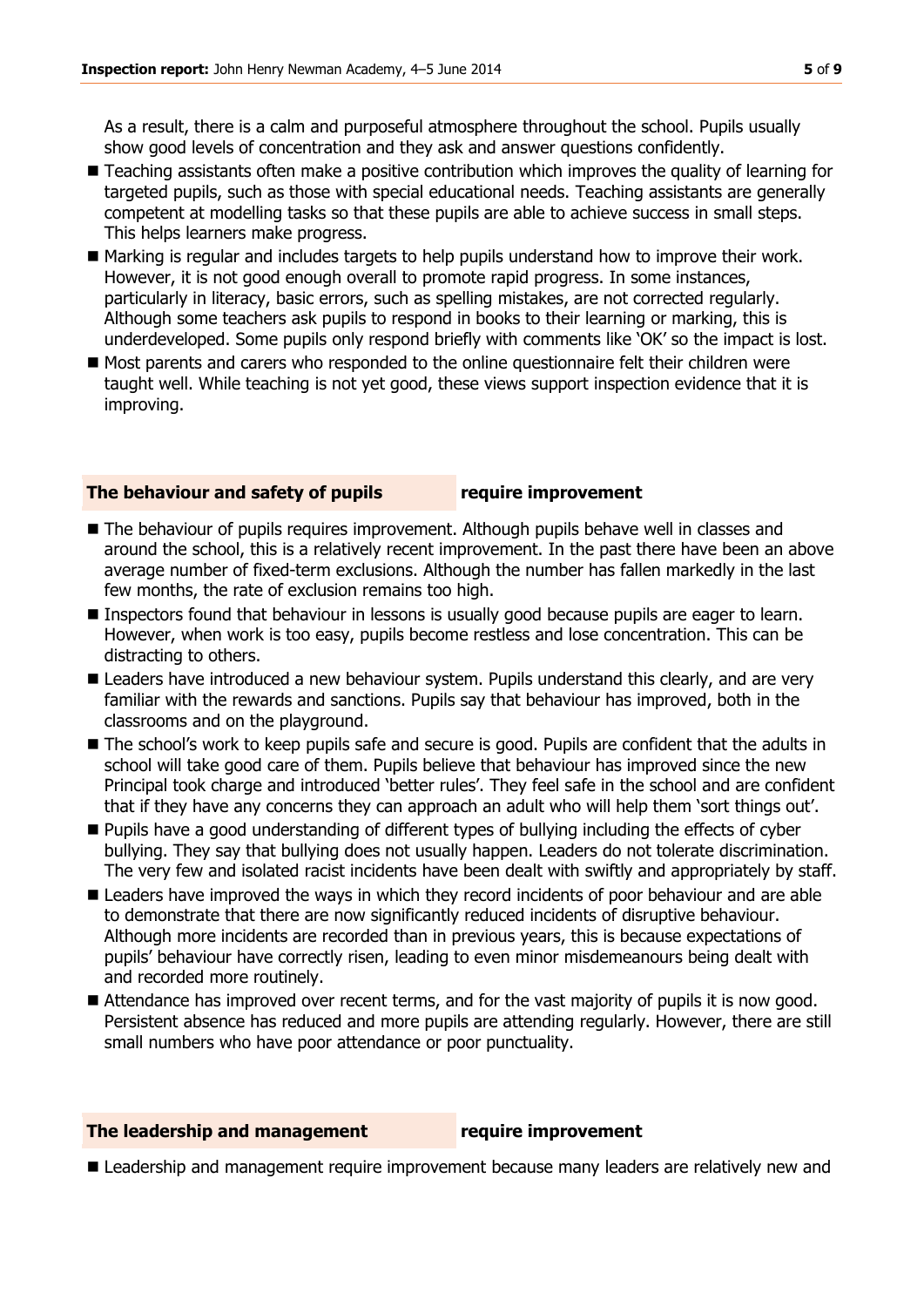have not yet developed their skills fully. Middle leaders, despite introducing appropriate changes, do not presently have a full range of leadership skills. As a result they have yet to bring about improved outcomes for pupils, especially at the end of Key Stage 2.

- **There are effective methods for regularly evaluating the performance of teachers. Leaders** ensure staff performance is linked to promotion and increases in pay. However, judgements about the effectiveness of teaching are over-generous because they do not take account of how well pupils are progressing.
- $\blacksquare$  The Principal has correctly established a set of procedures to manage the performance of teachers. Performance management targets have been set for all staff. However targets are too generic and training opportunities are not tailored to individual requirements. Consequently, teaching is not improving as quickly as it could.
- Under the leadership of the new Principal, the relatively new senior and middle leaders are uniting as an enthusiastic and committed team. Many of the changes implemented have led to noticeable improvements in pupils' attendance, behaviour and attitudes.
- **E** Leaders are making progress towards ensuring equal opportunities by improving teaching and raising standards for all groups of pupils. Although inconsistencies remain, progress is beginning to improve for groups of pupils.
- Leaders effectively promote pupils' spiritual, moral, social and cultural development. This is exemplified in displays around the school linked to academy values. For example, courage is promoted through reminding pupils that, 'Courage doesn't roar. Sometimes it's the little voice at the end of the day that says I'll try again tomorrow.'
- The support and challenge provided by the academy trust has been beneficial, especially in appointing key academy leaders. The passion and enthusiasm for improving the education of pupils from the trust's Acting Director of Schools are evident, and set the tone and expectation that are beginning to improve outcomes. The trust continues to work closely with academy leaders to accelerate improvement.
- The use of additional sports funding to provide a specialist sports coach and develop links with other organisations, such as London Welsh Rugby Club, has resulted in increasing pupils' participation rates in sport both within school and within the local community. In addition opportunities are provided for teachers and teaching assistants to develop their own levels of expertise alongside experienced coaches.
- The range of subjects taught is broad and balanced. The curriculum is enriched by visits, afterschool clubs and whole-school events such as celebrating World Book Day. Academy leaders are reviewing the present structure and a new curriculum document will be ready for September 2014.

### ■ The governance of the school:

- Following changes, governance is now much more effective. Relatively new governors bring considerable expertise and understanding and ensure a clear strategic direction for the academy. The governing body has a clear understanding of the academy's performance, its strengths and priorities for improvement. Governors now ask more challenging questions of the Principal about the effectiveness of the academy's work and they are scrutinising leadership activity more closely. They have begun to monitor the use of additional funding. However, as leaders have only recently revised ways of using the funding, governors are yet to evaluate meaningfully the impact of this work on closing gaps in pupils' attainment. They have recently completed an audit of their own skills and have planned training to develop them further. Governors monitor closely the quality of teaching and they are involved in decisions about pay increases, linked to the quality of teachers' work. They are committed to improving the academy and have recently set appropriately challenging performance management targets for the headteacher.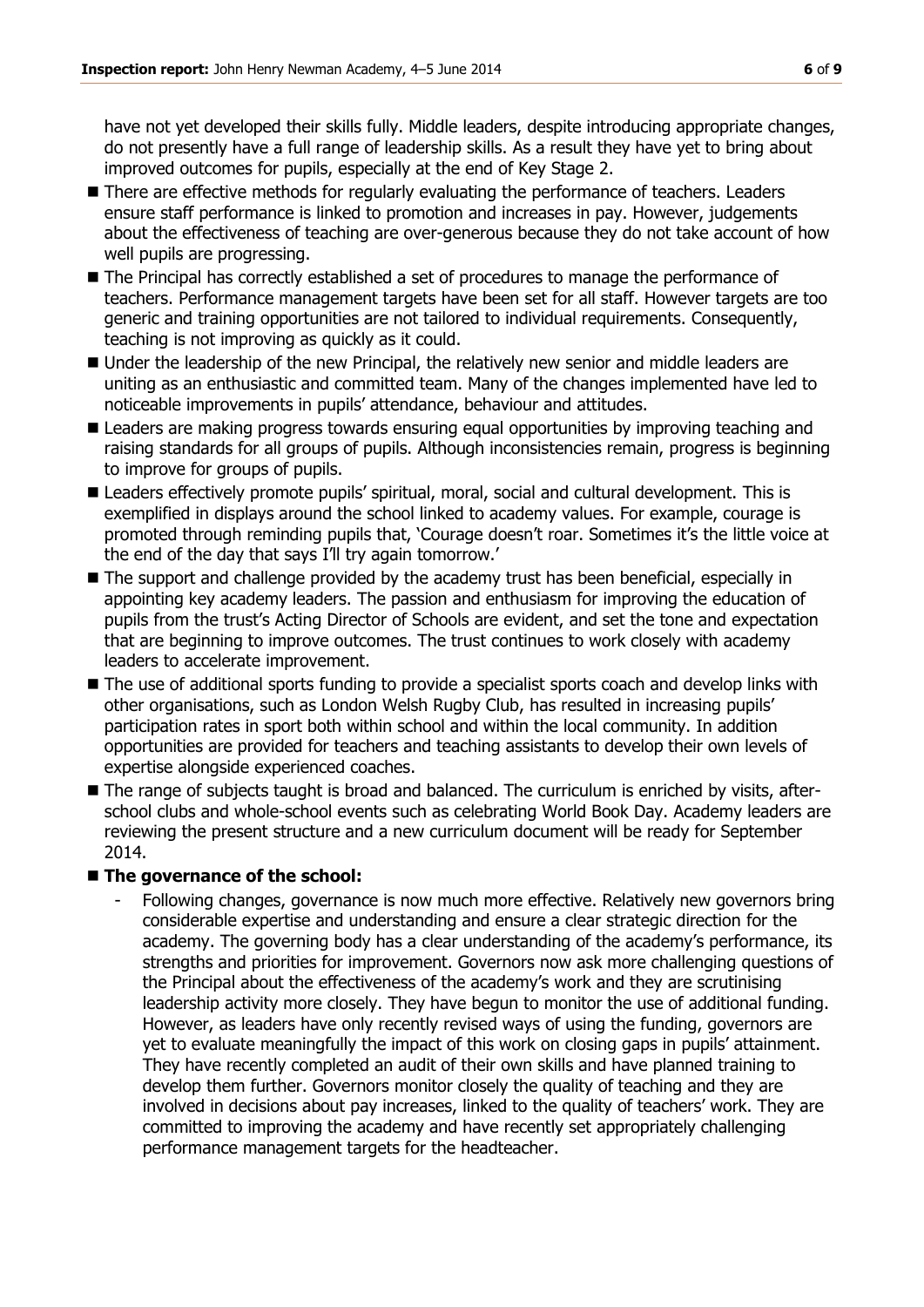# **What inspection judgements mean**

| <b>Academy</b> |                         |                                                                                                                                                                                                                                                                                                                                                                               |
|----------------|-------------------------|-------------------------------------------------------------------------------------------------------------------------------------------------------------------------------------------------------------------------------------------------------------------------------------------------------------------------------------------------------------------------------|
| Grade          | <b>Judgement</b>        | <b>Description</b>                                                                                                                                                                                                                                                                                                                                                            |
| Grade 1        | Outstanding             | An outstanding academy is highly effective in delivering outcomes<br>that provide exceptionally well for all its pupils' needs. This ensures<br>that pupils are very well equipped for the next stage of their<br>education, training or employment.                                                                                                                          |
| Grade 2        | Good                    | A good academy is effective in delivering outcomes that provide<br>well for all its pupils' needs. Pupils are well prepared for the next<br>stage of their education, training or employment.                                                                                                                                                                                 |
| Grade 3        | Requires<br>improvement | An academy that requires improvement is not yet a good academy,<br>but it is not inadequate. This academy will receive a full inspection<br>within 24 months from the date of this inspection.                                                                                                                                                                                |
| Grade 4        | Inadequate              | An academy that has serious weaknesses is inadequate overall and<br>requires significant improvement but leadership and management<br>are judged to be Grade 3 or better. This academy will receive<br>regular monitoring by Ofsted inspectors.                                                                                                                               |
|                |                         | An academy that requires special measures is one where the<br>academy is failing to give its pupils an acceptable standard of<br>education and the academy's leaders, managers or governors have<br>not demonstrated that they have the capacity to secure the<br>necessary improvement in the academy. This academy will receive<br>regular monitoring by Ofsted inspectors. |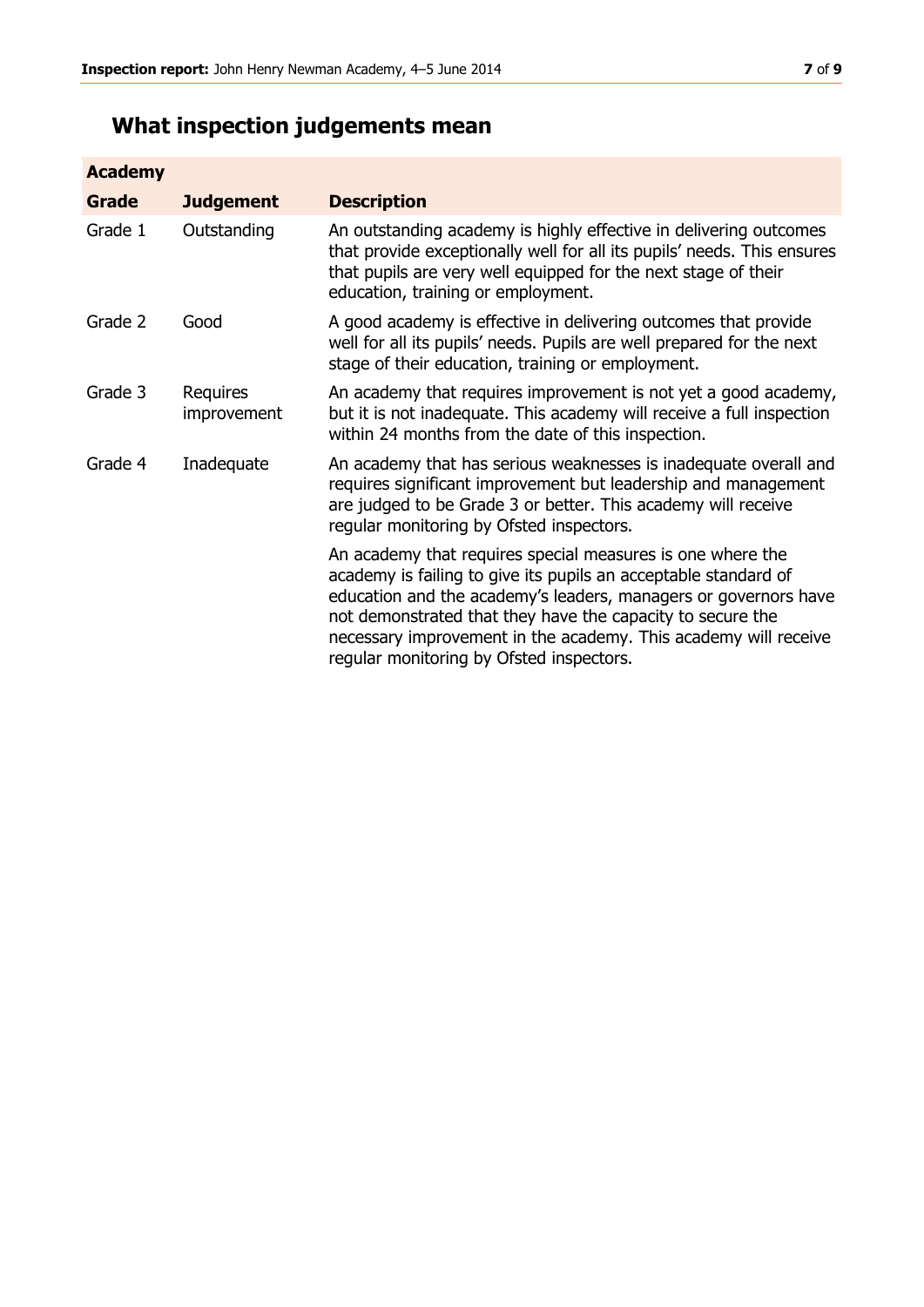# **Academy details**

| Unique reference number  | 138774      |
|--------------------------|-------------|
| <b>Local authority</b>   | Oxfordshire |
| <b>Inspection number</b> | 440114      |

This inspection of the academy was carried out under section 5 of the Education Act 2005.

| <b>Type of academy</b>               | Primary                       |
|--------------------------------------|-------------------------------|
| <b>Academy category</b>              | Academy sponsor-led           |
| Age range of pupils                  | $3 - 11$                      |
| <b>Gender of pupils</b>              | Mixed                         |
| Number of pupils on the academy roll | 398                           |
| <b>Appropriate authority</b>         | Oxford Diocesan Schools Trust |
| <b>Chair</b>                         | Reverend A Bevan              |
| <b>Principal</b>                     | Mrs J Ranger                  |
| Date of previous academy inspection  | Not previously inspected      |
| <b>Telephone number</b>              | 01865 772495                  |
| <b>Fax number</b>                    | 01865 772570                  |
| <b>Email address</b>                 | office.2000@jhnacademy.co.uk  |